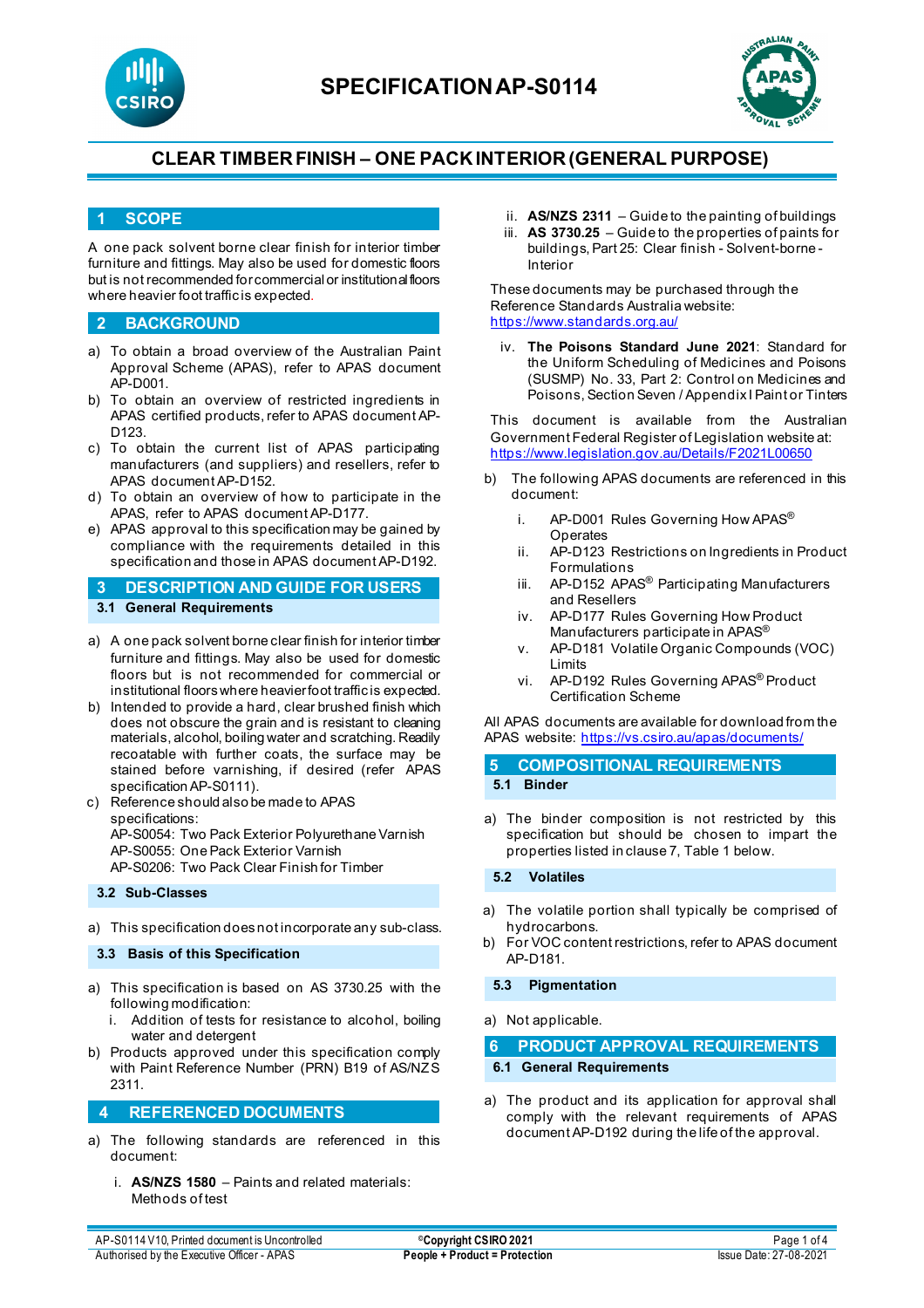



### **6.2 Technical Requirements**

- a) The product shall comply with **all** the requirements of clause 7, Table 1 below.
- b) The manufacturers own quality control schedule of tests and limits shall be allowed subject to the approval of the Executive Officer (EO), APAS.
- c) On request, the EO may request the results of the tests for a batch and compare these with previous batches.
- d) Density and non-volatile content by weight (NVCW) figures for each production batch of the approved product shall be within ±3% of the actual (not theoretical) figures quoted in the original product approval submission (APAS document AP-D139).
- e) Subject to compliance with all the requirements of this specification, the level of Approval appropriate to the application shall be given to the system.

### **6.3 Health and Safety Requirements**

- a) The manufacturer's Safety Data Sheet (SDS) must be studied closely prior to using the product and complied with during use of the product.
- b) Since the products contain hydrocarbon solvents, the products are flammable and should be stored away from all sources of heat or ignition. Good ventilation provided during use to minimise the risk of fire or explosion and the long-term toxic effects of absorption of the vapour into the lungs.
- c) To ensure minimal exposure to vapours, painting should not be carried out whilst the building is occupied. Exterior doors, windows and relevant interior connecting doors should be propped open to ensure adequate ventilation. Alternatively, forced air ventilation should be used to ensure adequate air changes.
- d) Care should be taken to avoid contact with the skin by the use of protective clothing and barrier cream.
- e) Products intended for sale in Australia shall comply with all the requirements of the SUSMP. Products intended for sale in other countries shall comply with all local WHS and environmental requirements.
- f) The product shall comply with all requirements of clause 6.3 and 6.4 of APAS document AP-D192.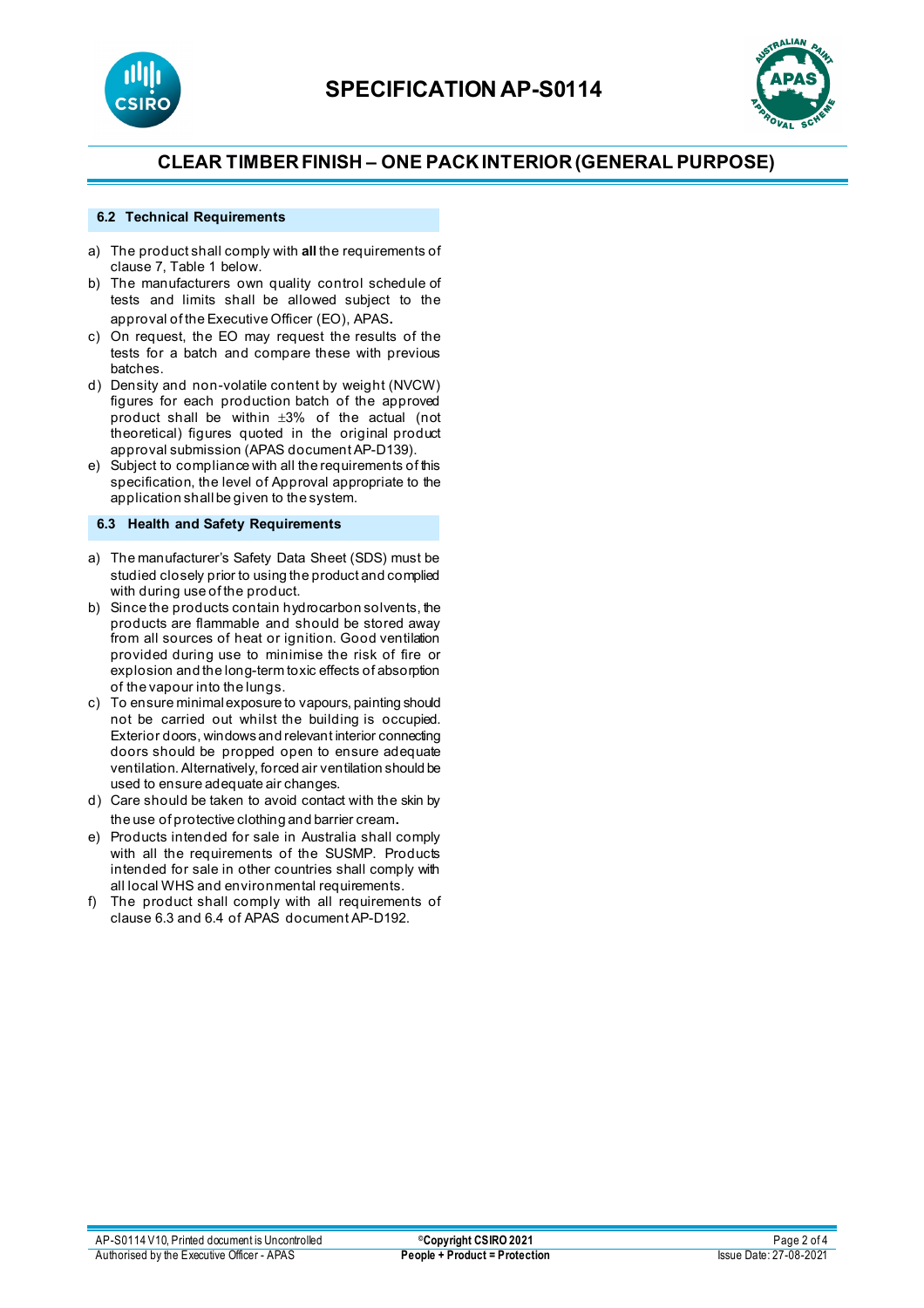



# **7 TABLE 1: PERFORMANCE PROPERTIES**

| <b>TEST</b>                 | <b>AS/NZS</b><br>1580<br><b>METHOD</b> | <b>REQUIREMENTS</b>                                                                                                                                                                                                         |
|-----------------------------|----------------------------------------|-----------------------------------------------------------------------------------------------------------------------------------------------------------------------------------------------------------------------------|
| <b>General Requirements</b> | AS 3730.25                             | Shall comply with all the requirements of clause 5 Typical<br>Properties and Characteristics, except as modified below.<br>All results shall be reported.                                                                   |
| Viscosity                   | 214.3                                  | $0.1 - 0.4$ Pas.                                                                                                                                                                                                            |
| Resistance to Boiling Water | 456.1                                  | No defects, no change in colour or gloss, scratch resistance of<br>immersed panel≥1000g.                                                                                                                                    |
| Resistance to Alcohol       | 453.1<br>(modified)                    | Immerse in a 50:50 water/ethanol mixture for 15 minutes.<br>After 2 hours recovery time there shall be no defects, no change in<br>colour orgloss, scratch resistance of immersed panel shall be<br>$\geq 1000g$ .          |
| Resistance to Detergent     | 453.1<br>(modified)                    | Immerse in a solution of 10% non-ionic detergent for 15 minutes.<br>After 2 hours recovery time, there shall be no defects, no change in<br>colour orgloss, scratch resistance of immersed panel shall be<br>$\geq 1000q$ . |
| VOC Content                 | <b>APAS</b><br>AP-D181                 | Refer to APAS document AP-D181 for method and limits.<br>If the APAS specification is not listed on AP-D181, a declaration of<br>VOC content is still required.                                                             |